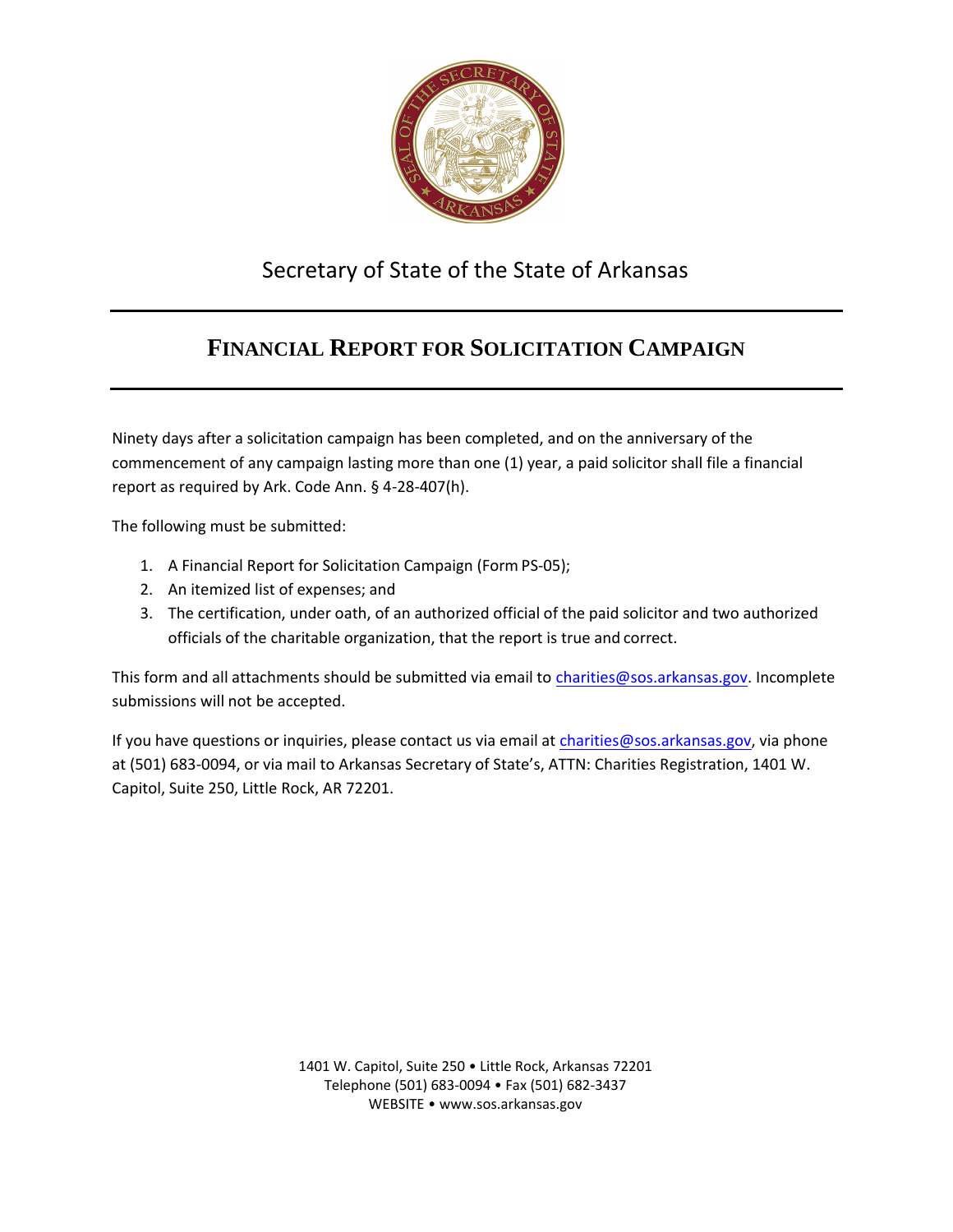| <b>Section I. Contract Information</b> |                                   |  |  |  |
|----------------------------------------|-----------------------------------|--|--|--|
| Paid Solicitor Federal EIN             | SoS Filing Number (If applicable) |  |  |  |
| Legal Name of Paid Solicitor           |                                   |  |  |  |
| Charitable Organization EIN            | SoS Filing Number (If applicable) |  |  |  |
| Legal Name of Charitable Organization  |                                   |  |  |  |
| Term of the Contract<br>to             |                                   |  |  |  |

| <b>Section II. Financial Report</b>                      |
|----------------------------------------------------------|
| Time Period Covered by Financial Report                  |
| to                                                       |
| <b>Gross Revenue</b>                                     |
|                                                          |
| Total Expenses (Attach an itemized list of all expenses) |
|                                                          |
| Amount Paid To (or retained by) Charitable Organization  |
|                                                          |

**NOTE: This form will be returned if it is not accompanied by an itemized list of expenses.**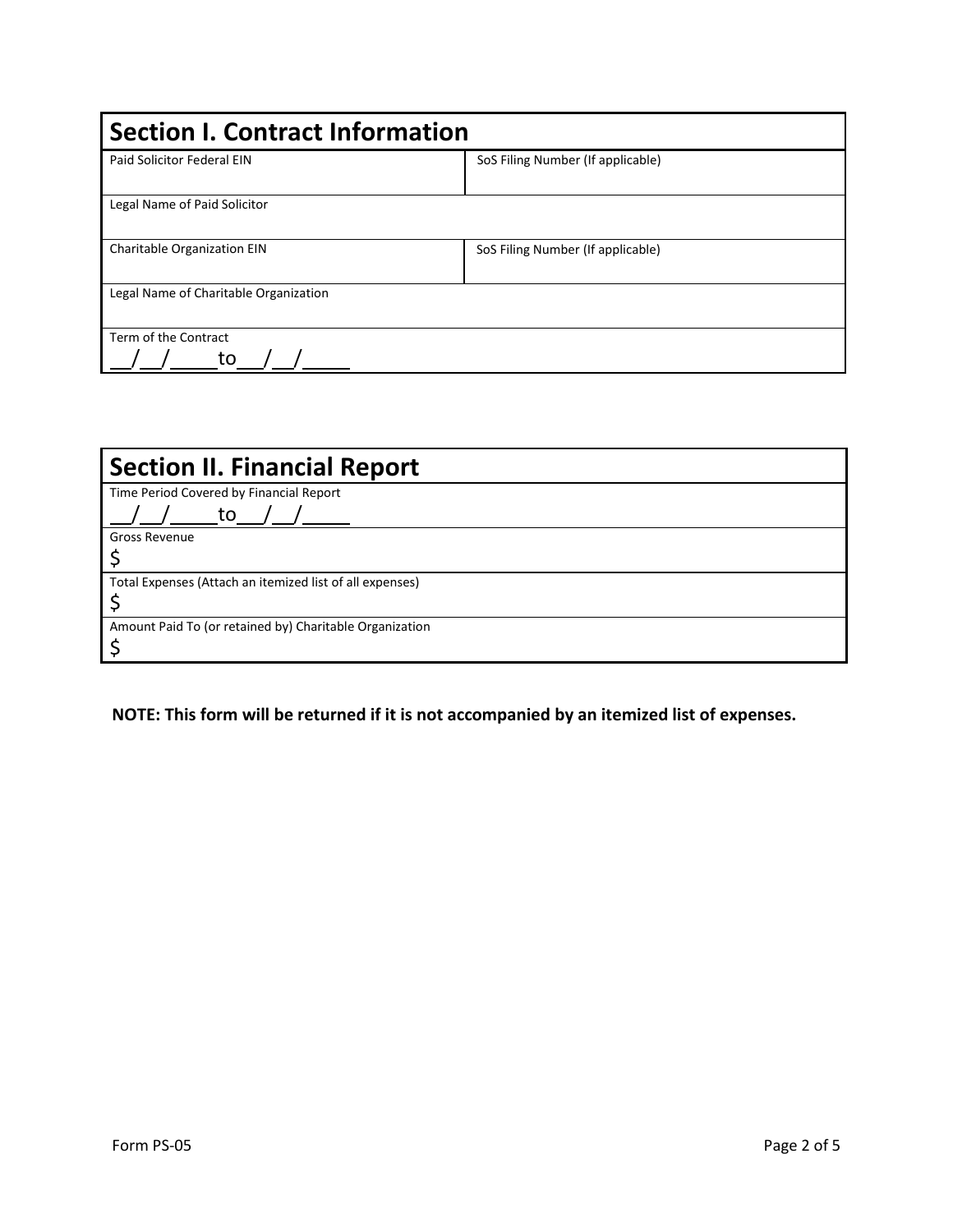## **AFFIRMATION OF PAID SOLICITOR**

**I swear and/or affirm, under penalty of law, that the foregoing representations are true and accurate.**

|                        | By:           |                                                                                                             |       |
|------------------------|---------------|-------------------------------------------------------------------------------------------------------------|-------|
|                        |               | Signature                                                                                                   |       |
|                        |               | <b>Printed Name</b>                                                                                         | Title |
|                        | <b>NOTARY</b> |                                                                                                             |       |
| <b>STATE OF</b>        |               |                                                                                                             |       |
| ) SS.                  |               |                                                                                                             |       |
| $\sim$ 20 $\sim$<br>of |               | Subscribed and sworn to, before me, a Notary Public in, and for, said County and State, this ___________day |       |
| My Commission Expires: |               |                                                                                                             |       |
|                        |               | Signature of Notary Public                                                                                  |       |
| County of Residence    |               |                                                                                                             |       |
|                        |               | <b>Printed Name</b>                                                                                         |       |
| <b>STAMP or SEAL:</b>  |               |                                                                                                             |       |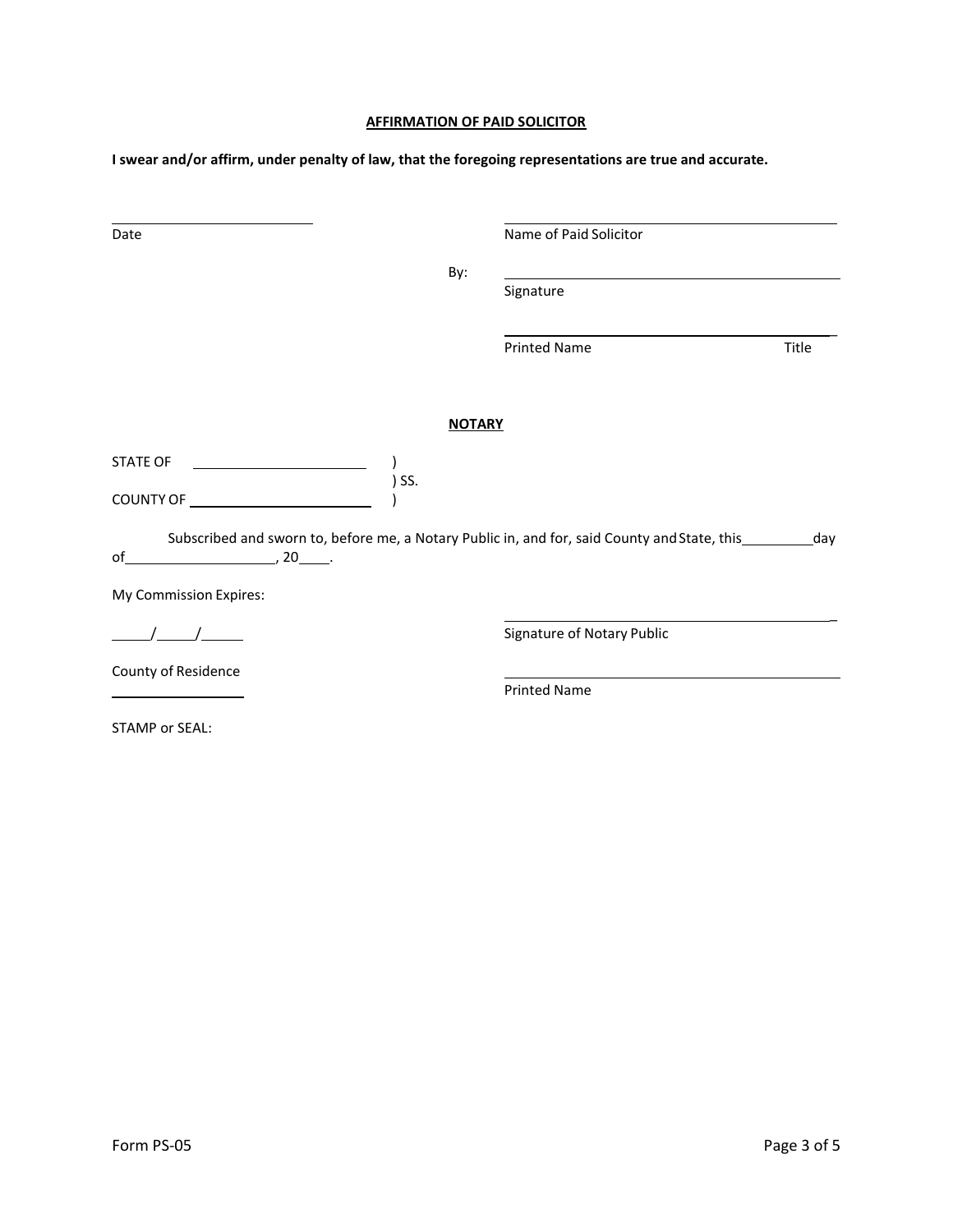## **AFFIRMATION OF TWO REPRESENATIVES OF CHARITABLE ORGANIZAITON**

**I swear and/or affirm, under penalty of law, that the foregoing representations are true and accurate.**

| Date                                                                                                                                                                       |               | Name of Charity            |       |
|----------------------------------------------------------------------------------------------------------------------------------------------------------------------------|---------------|----------------------------|-------|
|                                                                                                                                                                            |               |                            |       |
|                                                                                                                                                                            | By:           |                            |       |
|                                                                                                                                                                            |               | Signature                  |       |
|                                                                                                                                                                            |               |                            |       |
|                                                                                                                                                                            |               | <b>Printed Name</b>        | Title |
|                                                                                                                                                                            |               |                            |       |
|                                                                                                                                                                            | <b>NOTARY</b> |                            |       |
|                                                                                                                                                                            |               |                            |       |
| STATE OF                                                                                                                                                                   |               |                            |       |
| ) SS.                                                                                                                                                                      |               |                            |       |
|                                                                                                                                                                            |               |                            |       |
| Subscribed and sworn to, before me, a Notary Public in, and for, said County and State, this ___________day<br>of $\overline{\phantom{a}}$ , 20 $\overline{\phantom{a}}$ . |               |                            |       |
|                                                                                                                                                                            |               |                            |       |
| My Commission Expires:                                                                                                                                                     |               |                            |       |
|                                                                                                                                                                            |               | Signature of Notary Public |       |
| County of Residence                                                                                                                                                        |               |                            |       |
|                                                                                                                                                                            |               | <b>Printed Name</b>        |       |
| <b>STAMP or SEAL:</b>                                                                                                                                                      |               |                            |       |